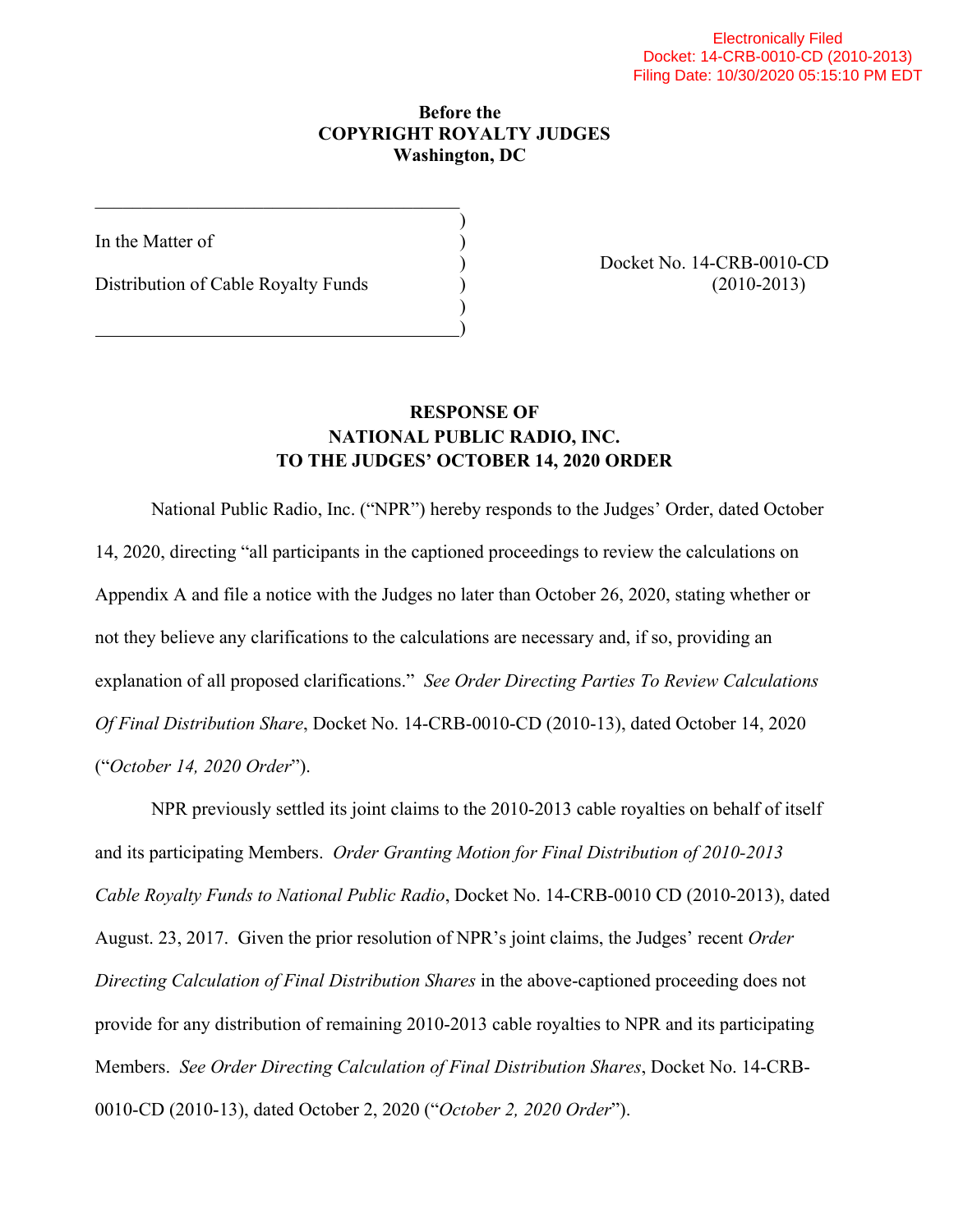Nonetheless, in response to the *October 14, 2020 Order*, NPR advises the Judges that it is not aware of a need for clarification of the calculations set forth in Attachment A to the *October 14, 2020 Order* with respect to the partial and final distribution amounts attributed to NPR. To avoid any misunderstanding, however, NPR notes that its share of the 2010-2013 cable royalties was taken "off the top" of the total cable royalties for each claim year rather than as a percentage of the "Basic Fund," "3.75% Fund," and "Syndex Fund" sub-funds that collectively make up each year's total cable royalty pool. *Cf, e.g., October 14, 2020 Order*, Attachment A at 4 (for the "National Public Radio (NPR)" entry, showing specific dollar amounts, but not percentages, for each of the sub-funds). Accordingly, NPR understands the specific allocation of sub-fund amounts to NPR shown in Attachment A to be immaterial either to the calculation of royalties previously distributed to NPR or to the prospective distribution of royalties pursuant to the *October 2, 2020 Order*.

Respectfully submitted,

*/s/ Gregory A. Lewis* 

Jonathan D. Hart DC Bar No. 404828 Gregory A. Lewis DC Bar No. 420907 NATIONAL PUBLIC RADIO, INC. 1111 North Capitol Street, NE Washington, DC 20002 Telephone: (202) 513-2050 Fax: (202) 513-3021 glewis@npr.org

Date: October 26, 2020